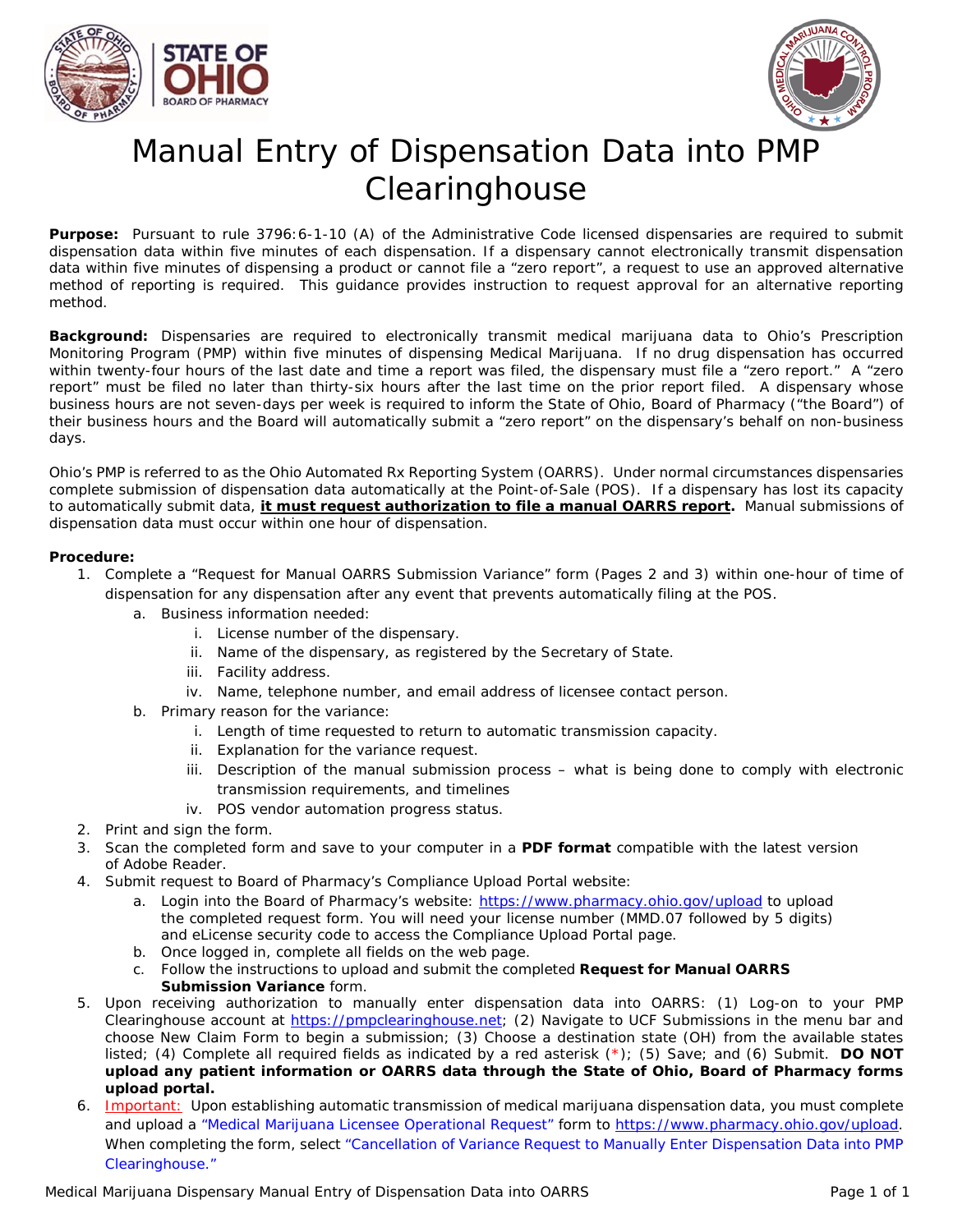



#### **Request for Manual OARRS Submission Variance**

Dispensaries (provisional license or certificate of operation holder) that are unable to automatically submit required data to OARRS within 5-minutes of dispensation of Medical Marijuana may request to use a manual submission process. Once approved, a Dispensary must manually submit dispensation data to OARRS within one hour of dispensation, rather than within five minutes of dispensation as required for automatic submission.

#### **Instructions:**

- *1.* Complete all fields on this form.
- *2.* Print and sign the form.
- *3.* Scan the completed form and save to your computer in a PDF format compatible with the latest version of Adobe Reader.
- *4.* Login into the Board of Pharmacy's website: <https://www.pharmacy.ohio.gov/upload> to upload the completed form. You will need your license number (MMD.07 followed by 5 digits) and eLicense security code to access the Compliance Upload Portal page.
- *5.* Once logged in, complete all fields on the web page.
- *6.* Follow the instructions to upload and submit the completed **"Request for Manual OARRS Submission Variance"** form.

Note: Variances granted will be time-limited and will not impact the real-time reporting requirement into METRC.

| <b>Section A - Licensee Information</b> |             |                                       |                         |  |  |
|-----------------------------------------|-------------|---------------------------------------|-------------------------|--|--|
| A-1. Dispensary Name:                   |             | A-2. Dispensary License Number:       |                         |  |  |
| A-3. Dispensary Facility Address:       |             |                                       |                         |  |  |
| A-4. City:                              | A-5. State: | A-6. Zip Code:                        | A-7. County:            |  |  |
|                                         | <b>OHIO</b> |                                       |                         |  |  |
| A-8. Licensee Contact Person:           |             | A-9. Designated Representative        |                         |  |  |
|                                         |             | (Y/N?)                                | <b>NO</b><br><b>YES</b> |  |  |
| A-9. Licensee Contact Phone Number:     |             | A-10. Licensee Contact Email Address: |                         |  |  |

| Section B - Reason for Variance Request                                                                       |                                   |                                                                                                                  |  |  |  |  |
|---------------------------------------------------------------------------------------------------------------|-----------------------------------|------------------------------------------------------------------------------------------------------------------|--|--|--|--|
| <b>Variance Duration Requested:</b>                                                                           | Enter number of days $(e.g. 4)$ : | Enter number of hours (e.g. 5.0):                                                                                |  |  |  |  |
| <b>Brief Explanation for Variance Request:</b><br>(if applicable), e.g. statement from point-of-sale vendor.] |                                   | [Concise summary of reason for variance and rationale for length of extension requested with supporting evidence |  |  |  |  |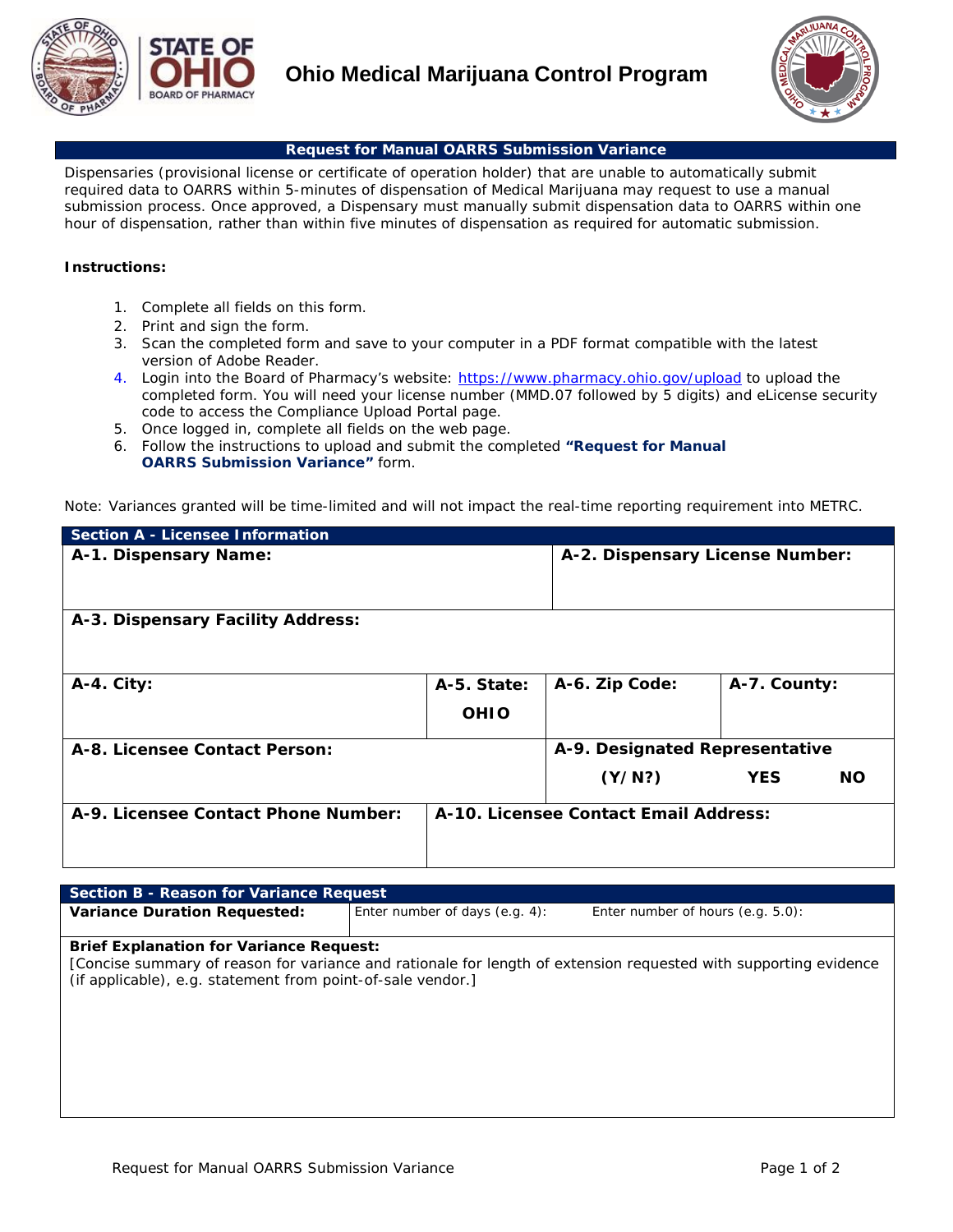



#### **Brief Description of Manual Submission Process:**

*[Concise summary of steps dispensary will take to meet the requirement to submit required data to OARRS within one hour of dispensation.]*

#### **Section C – Compliance with 5 – minute OARRS Reporting**

Please detail steps that will be taken to bring reporting into compliance with the 5-minute OARRS reporting timeframe: *[Please provide dates/timeframes where known.]*

### **Section D – Signature and Attestation**

*I declare under penalties of falsification as set forth in Chapters 2921., 3715., 3719., 3796., and 4729. of the Ohio Revised Code that I am the person identified in Section A of this form. I hereby acknowledge I am authorized to sign on behalf of the dispensary identified in Section A of this form and that this form is true, correct, and complete. I hereby acknowledge that if the authority sought is granted, the Employee shall submit to the jurisdiction of the State of Ohio Board of Pharmacy and to the laws of this State for the purpose of enforcement of Chapters 2925., 3715., 3719., 3796., and 4729. of the Ohio Revised Code and all related laws and rules. This form must be printed and signed with an original, wet-ink signature. Electronic or digital signatures are not acceptable.*

| C-1. Printed Name: | C-2. Phone Number: |
|--------------------|--------------------|
| C-3. Signature:    | C-4. Date Signed:  |